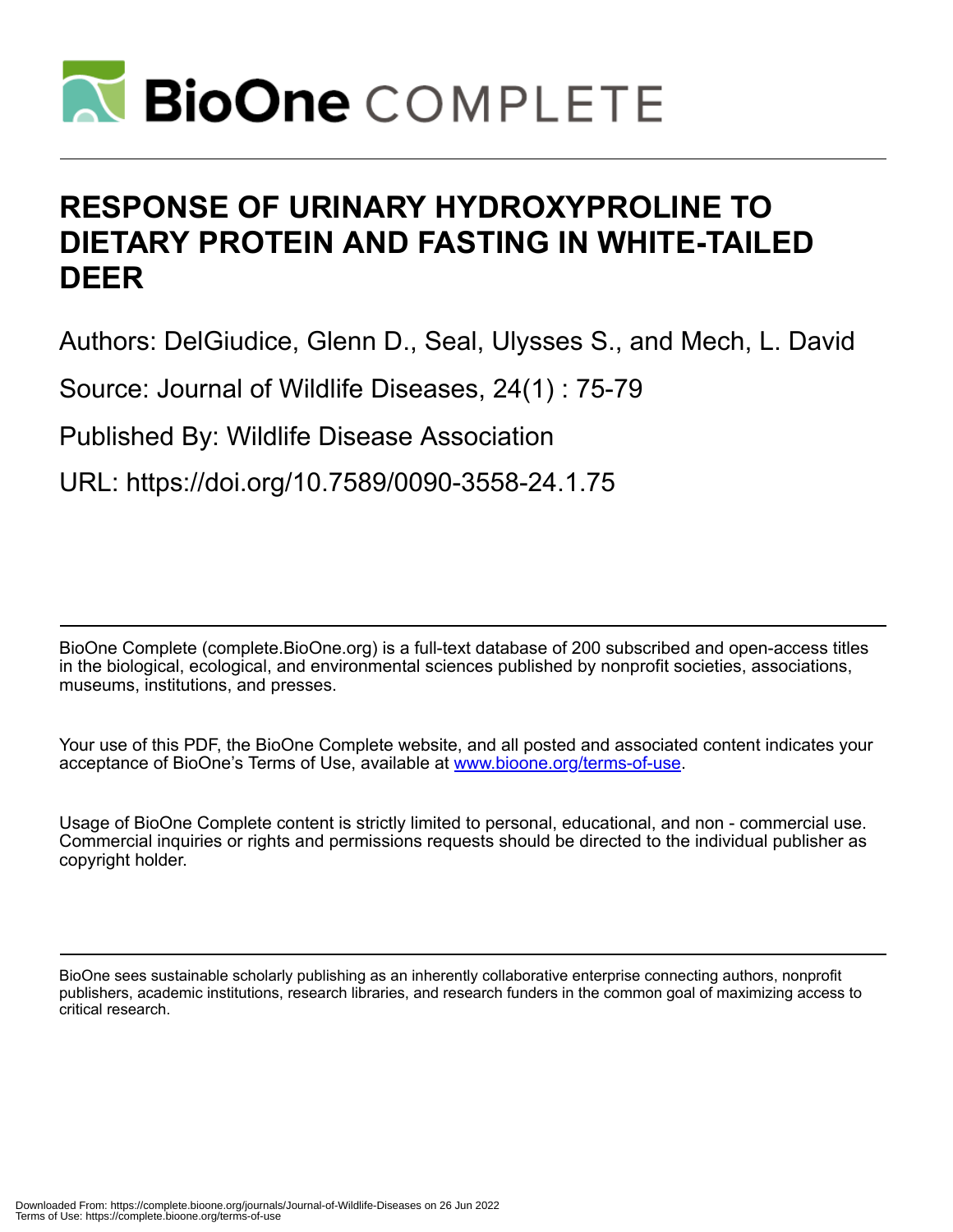# **RESPONSE OF URINARY HYDROXYPROLINE TO DIETARY PROTEIN AND FASTING IN WHITE-TAILED DEER**

**Glenn D. DelGiudice,<sup>1</sup> Ulysses S. Seal,<sup>12</sup> and L. David Mech<sup>134</sup>** 

Department of Fisheries and Wildlife, University of Minnesota, St. Paul, Minnesota 55108, USA

2 Research Service, Veteran's Administration Medical Center, Minneapolis, Minnesota 55417, USA

U.S. Fish and Wildlife Service, Patuxent Wildlife Research Center, Laurel, Maryland 20708, USA

Mailing address: North Central Forest Experiment Station, 1992 FoIwell Avenue,

St. Paul, Minnesota 55108, USA

ABSTRACT: The effects of dietary protein, fasting, and refeeding on urinary hydroxyproline of nine captive female white-tailed deer *(Odocoileus virginianus)* were examined from 23 February **to** 3 May 1984 in northern Minnesota. In the fasted group, mean hydroxyproline : creatinine (OHP:C) was **greater** *(P* < 0.05) at week 4 compared to baseline at week 0. Between fasted deer and deer fed high protein-high energy (HPHE) and low protein-high energy (LPHE) diets, no difference in OHP:C ratios was detected during the initial 4 wk of the study. Urinary OHP:C ratios were significantly  $(P < 0.05)$  greater in the fasted group during refeeding, concomitant with greater feed consumption and weight gain. There was also a significant *(P <* 0.02) time effect in the fasted-refed group; OHP:C ratios increased during these two phases of the study. There was no difference between the HPHE and LPHE fed deer in renal OHP excretion. However, mean OHP:C ratios in yearlings (16.8  $\pm$  2.2) were greater ( $P < 0.001$ ) than in the adults (7.5  $\pm$ 1.2) of those groups, indicating a higher collagen turnover rate. Urinary OHP:C shows potential as an indicator of growth and starvation, and the data presented may serve as reference values.

*Key words:* Deer, fasting, hvdroxyproline, nutrition, *Odocoileus virginianus,* refeeding, urine, experimental study.

#### **INTRODUCTION**

Hydroxyproline is a hydroxylated ami no acid predominantly found in collagen associated with bone and connective tissue and is excreted in urine primarily in peptide form (Jasin et al., 1962; Grant and Kachmar, 1982). Urinary hydroxyproline reflects daily collagen turnover and in hu mans has shown great potential as an index of nutritional status and growth rate (Whitehead, 1965; Howells et al., 1967). It also has generated interest, although little research, by workers seeking such indices for wildlife (McCullagh, 1969). Greater urinary hydroxyproline is usually indicative of an elevated nutritional plane and increased growth rate (Lindstedt and Prockop, 1961; Jasin and Ziff, 1962; Jasin et al., 1962; Howells et al., 1967; Mc-Cullagh, 1969). The objective of our study was to determine the effects of dietary crude protein, fasting, and refeeding on urinary hydroxyproline in white-tailed deer *(Odocoileus virginianus).*

#### **METHODS**

Nine nonpregnant, female, captive whitetailed deer (seven adults, two yearlings) were **maintained separately** in outdoor enclosures near Grand Rapids, Minnesota (DelGiudice et al., **1987a).** Three treatment groups each consisted of three deer. Two groups were fed pelleted commercial diets ad libitum from 23 February through 3 May 1984. One diet contained high **protein-high** energy (HPHE; 13.0% crude protein, 2,406 kcal digestible energy (DE)/kg) and the other low protein-high energy (LPHE; 6.9% crude protein, 2,406 kcal  $DE/kg$ ). Each of these groups included a yearling. The third group was fasted from 27 February to 22 March 1984 (24 days), then refed the HPHE diet ad libitum for the remainder of the study (DelGiudice et al., 1987a). Deer were dependent upon snow for water intake until 1 April 1984, whereupon water was provided ad libitum.

Deer were anesthetized and sampled every 2 wk between 0800 and 1200 hr from 23 February to 3 May 1984. They were chemically immobilized with a combination of 75 mg of xylazine hydrochloride and 300 mg of ketamine hydrochloride (Mech et al., 1985), weighed, blood sampled, and catheterized for urine as part of a more comprehensive nutritional study (DelCiudice et al., 1987a, b). Urine samples were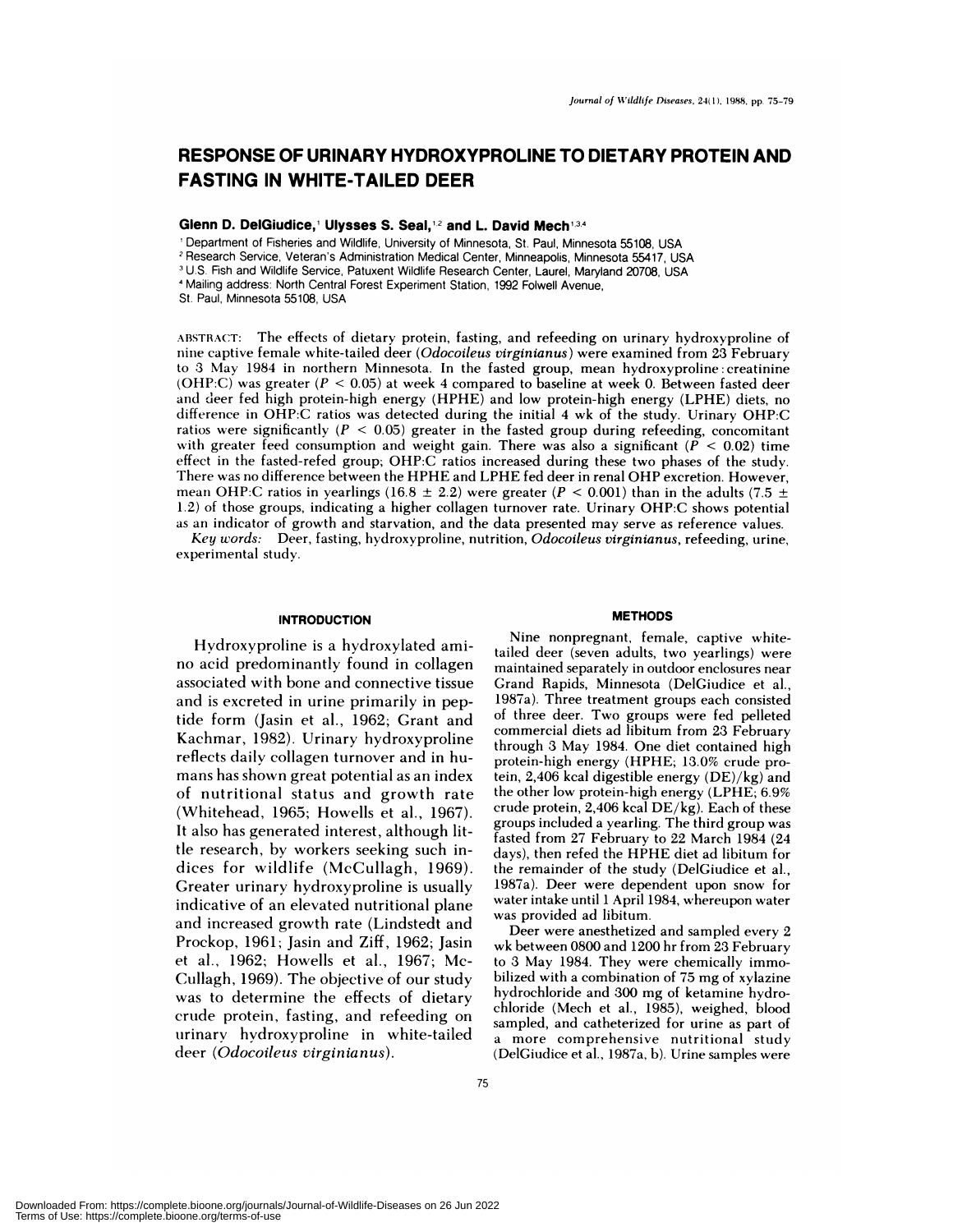stored frozen at  $-20$  C. Thawed urine samples were assayed for OHP by the spectrophotometric method of Prockop and Udenfriend (1960) as systematized by Howells and Whitehead (1967). Creatinine concentrations also were determined by spectrophotometry (Jaffé, 1886) with modifications and reagents recommended by Abbott Laboratories (1984). Comparisons of renal OHP excretion between groups were made as OHP:C ratios to control for excretion van ability associated with single, random urine samples (DelGiudice et al., 1987c).

Data **comparisons** between experimental groups were conducted via one-way analysis of variance (ANOVA) with repeated measures (Hintze, 1982). Time effects within treatment groups were measured by two-way ANOVA (time versus deer). Data are presented in the text as means  $\pm$  standard error of the means.

## **RESULTS AND DISCUSSION**

There was no difference in mean urinary OHP:C ratios between the HPHE and LPHE fed deer during the 10-wk study, so these data were pooled (HE fed group) for comparisons with the fasted group (Fig. 1). Furthermore, no effects on OHP:C over time were detected in the HPHE or LPHE fed deer. Mean OHP:C  $(\times 10,000)$  ratios ranged from  $5.7 \pm 0.7$  to  $13.3 \pm 7.3$  in the HPHE fed deer and from  $6.5 \pm 3.5$  to  $15.7 \pm 6.2$  in the LPHE fed deer.

Greater renal OHP concentrations generally are associated with an elevated nutritional plane and increased growth rate (Lindstedt and Prockop, 1961; Jasin and Ziff, 1962; Jasin et al., 1962; Howells et al., 1967). We found no difference between the HPHE and LPHE groups in mean percent weight change during the study, so the absence of a difference in our OHP:C ratios parallels findings reported in the literature. Mean maximum percent weight loss in the HPHE and LPHE fed deer were  $10.7 \pm 1.6\%$  and  $9.3 \pm 1.2\%$  (DelGiudice et al., 1987a). Because only diets containing collagen (meat, fish, and poultry) or gelatin contain OHP, urinary OHP in herbivores is not directly affected by diet (Grant and Kachmar, 1982). McCullagh (1969) observed significant differences in OHP:C ratios between two populations of African elephants *(Loxodonta africana)*

and suggested that the higher ratios reflected a faster growth rate and higher nutritional plane. Seasonal variations of OHP:C in both groups of elephants paralleled seasonal changes in rainfall, vegetation growth, and growth and resting rates of collagen turnover in allage groups.

In the fasted deer, mean OHP:C was greater  $(P < 0.05)$  at week 4 than at week 0. There was a significant  $(P < 0.05)$  correlation  $(R = 0.70, Y = 5.073 + 0.677x)$ between percent weight loss and OHP:C ratios during fasting. Between our fasted group and HE fed deer, no difference in OHP:C was found during the first 4 wk; however, mean OHP:C ratios were greater  $(P < 0.05)$  in the fasted group during refeeding (Fig. 1), concomitant with their greater feed consumption during the first *4* wk of refeeding (DelGiudice et al., 1987a). Percent weight gain was significantly  $(P < 0.01)$  correlated  $(R = 0.99, Y =$  $12.640 + 0.338x$  with OHP:C in these deer. The elevated OHP:C ratios during refeeding were associated also with thyroxine concentrations that increased from 6.3  $\mu$ g/dl at week 4 (22 March) to 10.4  $\mu$ g/ dl at week 10 (3 May) (DelGiudice et al., 1987a) and with elevated metabolic rates (Silver et al., 1969). In the fasted-refed deer, mean ratios generally increased *(P <sup>&</sup>lt;* 0.02) during the 10-wk study (Fig. 1).

Deer 6204's OHP:C ratio increased to 20.0 at week 4, 2 days before she died of fast-related complications (DelGiudice et al., 1987a). An OHP:C of 32.0 was measured at week 10 in deer 6241 of the fasted-refed group (Fig. 1), after 2 wk of voluntary fasting when relocated to a different pen and losing 23% of her prestudy weight (DelGiudice et al., 1987a).

Although the urinary OHP levels ex creted by the HE fed deer and fasted deer were comparable at weeks 2 and 4 (Fig. 1), the collagen sources of the OHP were probably different. Elevated urinary OHP observed in normally fed rats *(Rattus nor vegicus)* and humans are associated predominantly with the turnover of the met abolically active, soluble collagen pool, with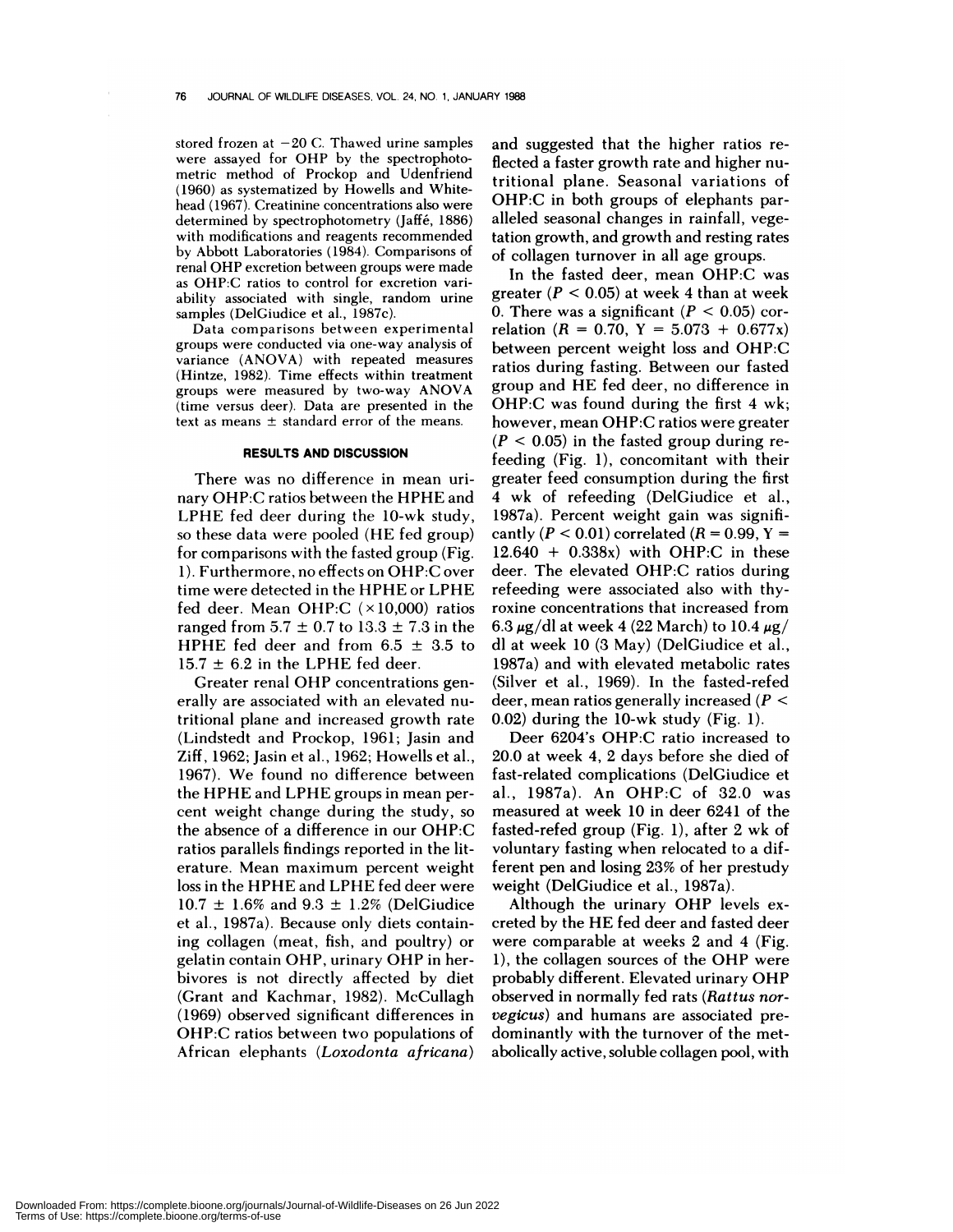

FIGURE 1. Mean (±SE) urinary hydroxyproline : creatinine ratios for white-tailed deer fed HPHE (high protein-high energy) and LPHE (low protein-high energy), fasted, and refed, 23 February to 3 May 1984, Grand Rapids, Minnesota; deer 6241 voluntarily fasted after week 8 until week 10 (see text).

greater concentrations and proportionately larger soluble poois being associated with younger growing individuals (Gross, 1958; Lindstedt and Prockop, 1961; Jasin et al., 1962; Smiley and Ziff, 1964). We mea sured greater  $(P < 0.001)$  overall mean OHP:C ratios in our two HE fed yearlings  $(16.8 \pm 2.2)$  compared to the adult deer  $(7.5 \pm 1.2)$  fed HE. In fact, when yearling OHP:C data were excluded from the analysis, the mean OHP:C ratio of the fasted deer was greater  $(P < 0.04)$  than that of the HE fed adult deer at week 4.

Our fasted deer lost proportionately more weight (18  $\pm$  4%) during the first 4 wk of the study than did the HE fed deer (DelGiudice et al., 1987a), and the high OHP:C ratios of the former were probably more attributable to catabolism of the large

pool of mature collagen (Prockop, 1962), much of which is associated with the bone matrix. Increased urinary OHP has been documented in growth-stunted progeny of female rats maintained with a restricted diet during gestation and lactation (Hsu and Chow, 1973). Evidence in that study indicated the elevated OHP was derived from increased proteolysis. Serum and urinary calcium (Ca) had gradually declined by week 4 in the two deer that survived fasting (DelGiudice et al., 1987a, b). The higher OHP:C ratios measured in fasted deer 6204 (week 4) and anorexic deer 6241 (week 10) were associated with elevated renal excretion of Ca (DelGiudice et al., 1987b), indicating increased net bone re sorption (Goulding, 1981). Elevated serum and urinary OHP have been measured in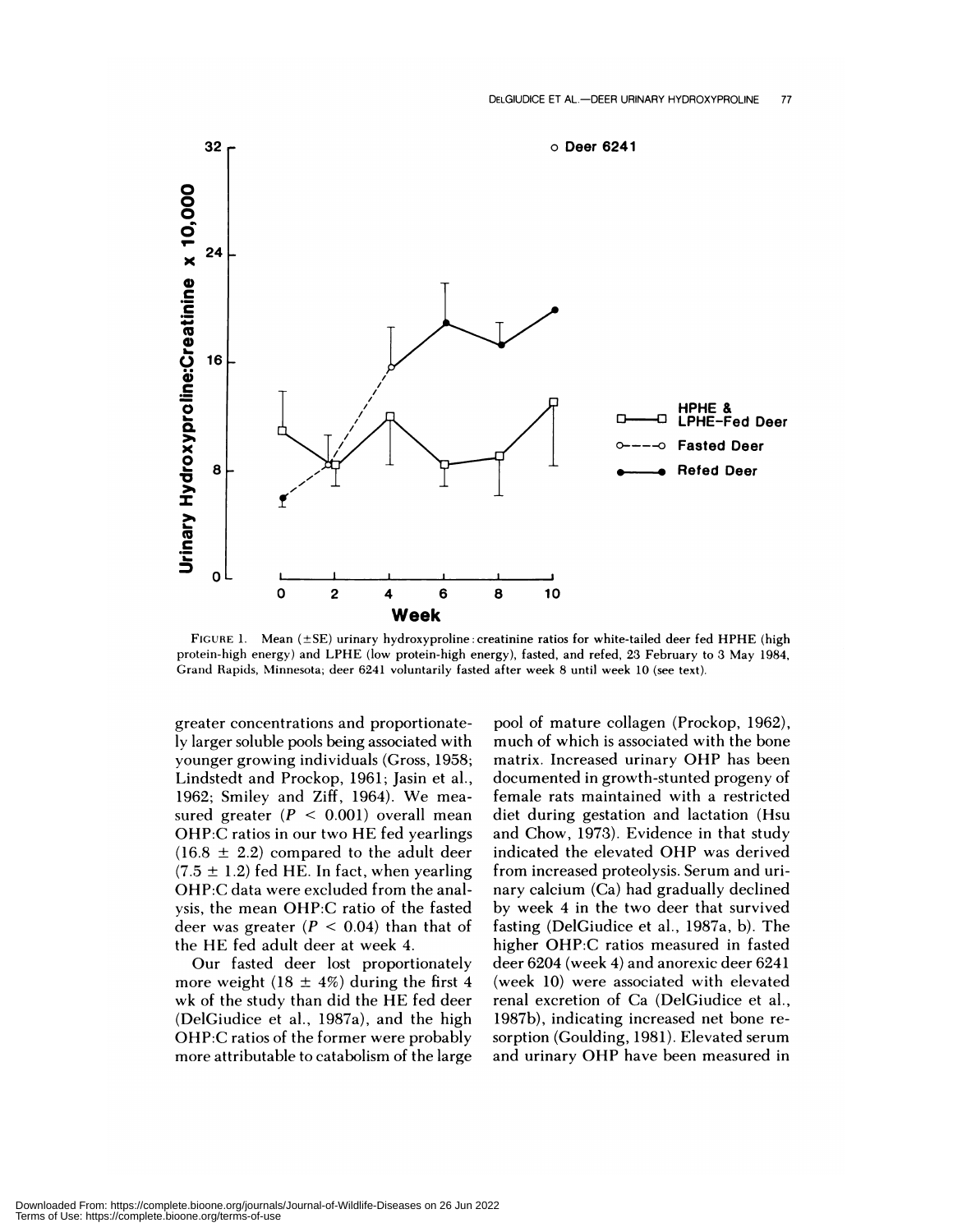postpartal lactating cows compared to prepartal nonlactating cows, indicating the importance of bone-matrix catabolism t Ca homeostasis (Black and Capen, 1971). High serum and urinary urea nitrogen in fasted deer in the present study also indicated increased proteolysis (Goodman et al., 1980).

We catheterized four captive adult does during August 1984, while they subsisted on natural vegetation supplemented by the HPHE diet, and we measured a mean OHP:C ratio of  $20.8 \pm 9.5$ . Three of the four deer had values comparable to the HE fed group during spring (week 10, Fig. 1), whereas one deer yielded a much higher ratio (49). All the ratios were notably higher than the overall mean for HE fed adults during the winter study, indicating that there is a seasonal effect and faster collagen turnover during summer compared to winter.

### **CONCLUSION**

Urinary OHP:C ratios do not appear useful for discriminating between deer consuming diets of different crude protein content if the direction and degree of weight change do not differ between the deer. However, this study has shown that prolonged fasting is associated with increasing OHP:C ratios that are probably reflective of increased proteolysis and deteriorating condition. Deer growth rates, age, and season also influence renal OHP excretion. It is evident from this study that OHP:C data may be useful only if considered in conjunction with knowledge of the deer's age and the season of urine sample collection. Additional research is indicated for a more thorough understanding of the dynamics of OHP in relation to deer nutrition and condition.

#### **ACKNOWLEDGMENTS**

We gratefully acknowledge the financial support of the Special Projects Foundation, the Minneapolis Big Game Club; the National Rifle Association; the U.S. Fish and Wildlife Service; the Research Service, Veterans Administration; the Minnesota Zoological Society; R. Shelton; the James Ford Bell Foundation; Safari Club International; and the Minnesota Department of Natural Resources. We appreciate the assistance of K. D. Kerr, W. J. Paul, P. D. Karns and several volunteers.

#### **LITERATURE CITED**

- **ABBOTT LABORATORIES.** 1984. A-gent clinical chemistry products catalog. South Pasadena, Cal**ifornia,** 23 pp.
- **BLACK,** H. E., **AND** C. C. CAPEN. 1971. Urinary and plasma hydroxyproline during pregnancy, parturition and lactation in cows with parturient hypocalcemia. Metabolism 20: 337-344.
- **DELCIUDICE,** C. D., L. D. MEcFI, U. S. SEAL, AND P. D. KARNS. 1987a. Effects of winter fasting and refeeding on white-tailed deer blood profiles. The Journal of Wildlife Management 51: 865- 873.
- , ' , **AND** . 1987b. Win ter fasting and refeeding effects on urine char acteristics in white-tailed deer. The Journal of Wildlife Management 51: 860-864.
- U. S. SEAL, AND L. D. MECH. 1987c. Effects of feeding and fasting on wolf blood and urine characteristics. The Journal of Wildlife Manage ment 51: 1-10.
- GOODMAN, M. N., P. R. LARSEN, M. M. KAPLAN, T. T. AOKI, V. R. YOUNG, AND N. B. RUDERMAN. 1980. Starvation in the rat. II. Effect of age and obesity on protein sparing and fuel metabolism. American Journal of Physiology 239: E277-E286.
- GOULDING, A. 1981. Fasting urinary sodium/creatinine in relation to calcium/creatinine and hydroxyproline/creatinine in a general population of women. New Zealand Medical Journal 93: 294- 297.
- GRANT, G., AND J. F. KACHMAR. 1982. Amino acids and related metabolites. *In* Fundamentals of clinical chemistry, N. W. Tietz (ed). W. B. Saunders Co., Philadelphia, Pennsylvania, pp. 377- 400.
- **CROSS,** J. 1958. The influence of growth rate on neutral salt extracts of guinea pig dermis. Journal of Experimental Medicine 107: 265-277.
- HINTZE, J. L. 1982. The number cruncher statistical analysis system, Version 3.0. Kaysville, Utah, 74 pp.
- **HOWELLS,** C. R., B. A. WHARTON, AND R. A. MCCANE. 1967. Value of hydroxyproline indices in malnutrition. Lancet i: 1082-1083.
- AN!) R. C. **WIIITEHEAD.** 1967. A system for the estimation of urinary hydroxyproline index. Journal of Medical Laboratory Technology 24: 98-102.
- HSU, J. M., AND B. F. **CHOW.** 1973. Hydroxyprolinuria in growing rats born to diet-restricted dams. Nutrition Reports International 7: 475- 486.